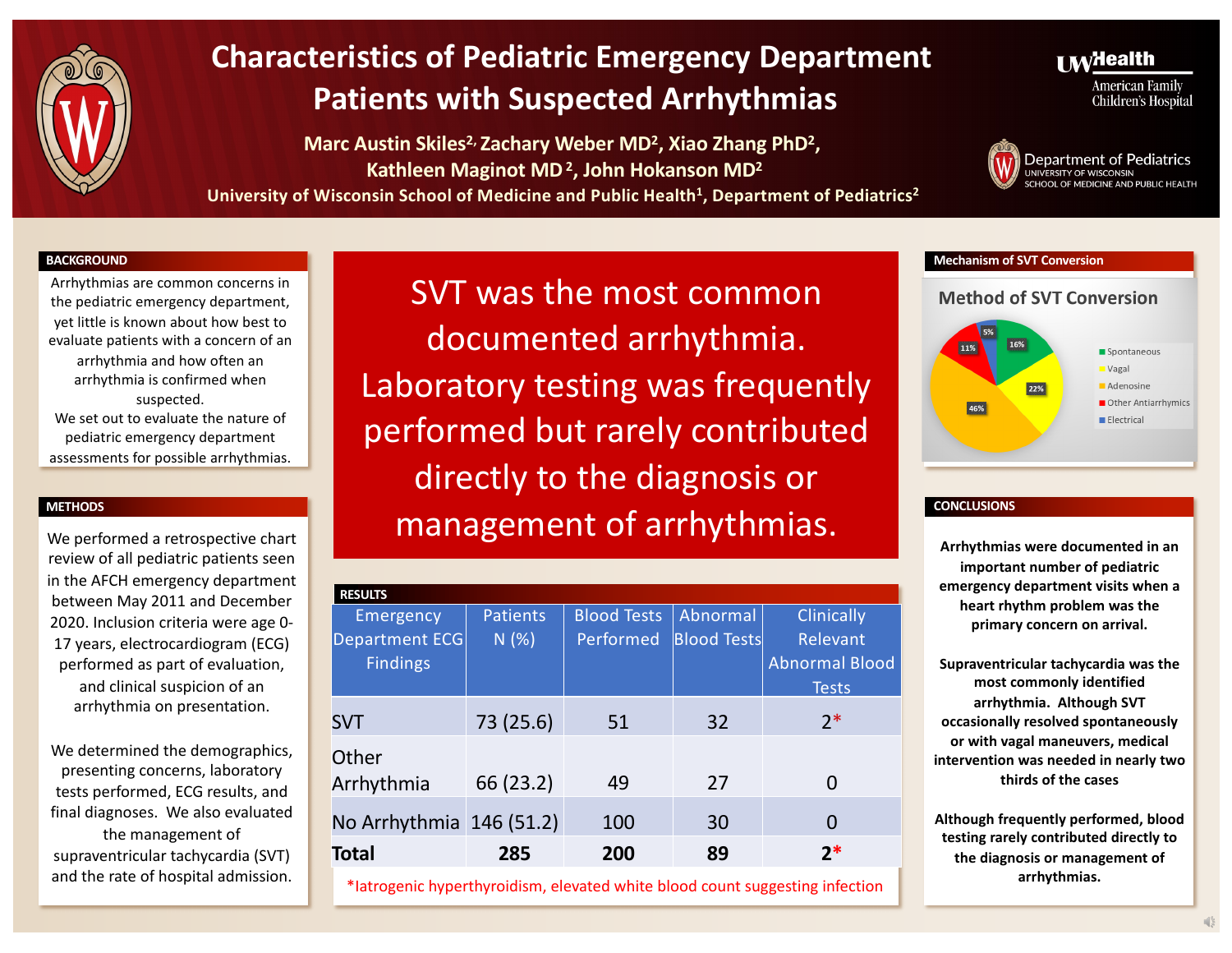

Marc Austin Skiles<sup>2,</sup> Zachary Weber MD<sup>2</sup>, Xiao Zhang PhD<sup>2</sup>, Kathleen Maginot MD<sup>2</sup>, John Hokanson MD<sup>2</sup> University of Wisconsin School of Medicine and Public Health<sup>1</sup>, Department of Pediatrics<sup>2</sup>



**LW**Health

American Family

Children's Hospital

| 234 Patients                      | 285 ED Visits                               |  |  |
|-----------------------------------|---------------------------------------------|--|--|
| <b>Average Age</b>                | 9.9 years                                   |  |  |
| <b>Any ECG Abnormality</b>        | 182/285                                     |  |  |
| <b>SVT</b>                        | 73                                          |  |  |
| <b>Atrial Fibrillation</b>        | $\overline{4}$                              |  |  |
| <b>Atrial Flutter</b>             | $\mathbf 1$                                 |  |  |
| <b>Ectopic Atrial Tachycardia</b> | 1                                           |  |  |
|                                   |                                             |  |  |
| Ventricular Tachycardia           | $\mathbf 1$                                 |  |  |
| <b>Ventricular Fibrillation</b>   | 1<br>$\mathbb{Q}^{\mathbb{Q}}_{\mathbb{Q}}$ |  |  |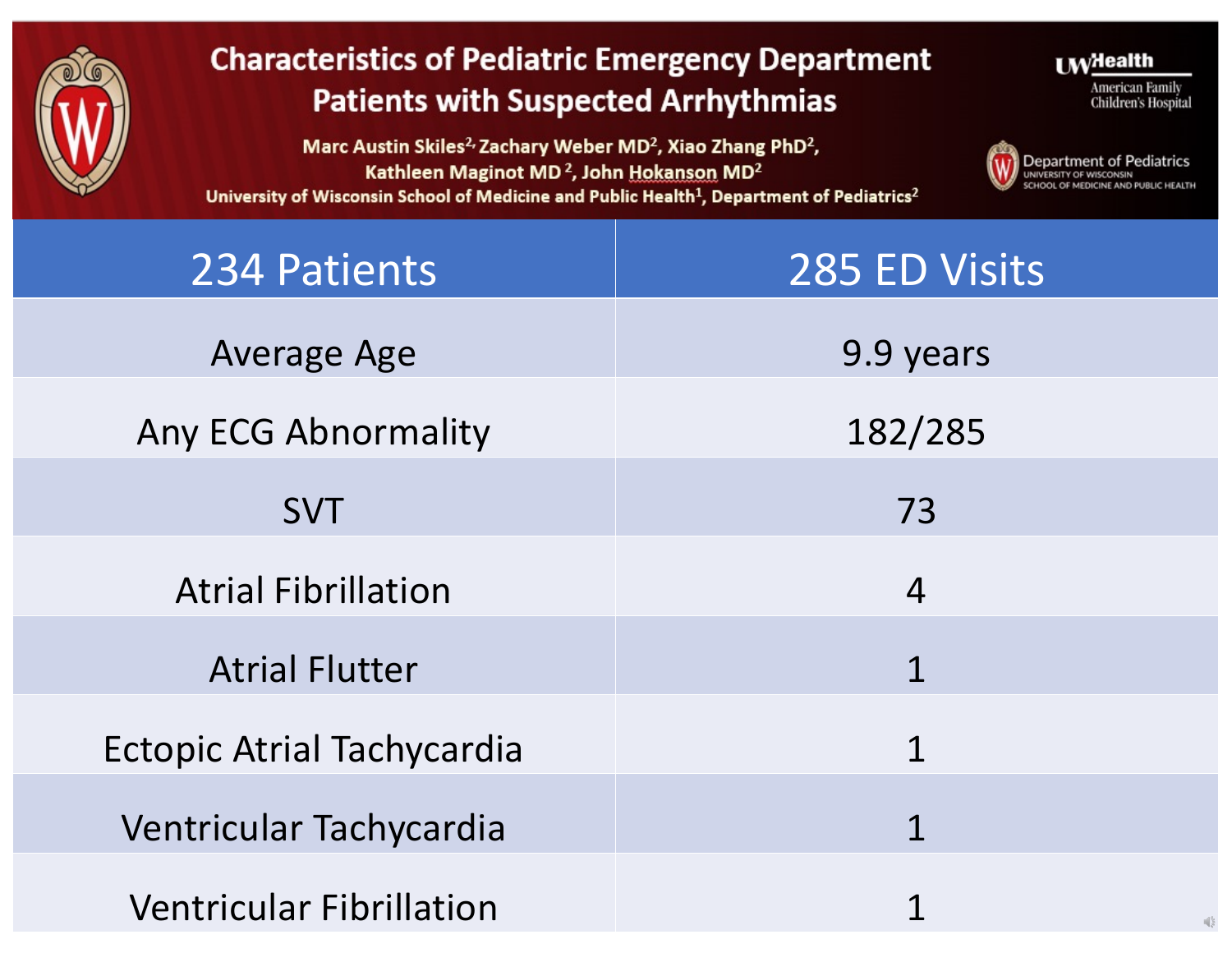

Marc Austin Skiles<sup>2</sup><sup>,</sup> Zachary Weber MD<sup>2</sup>, Xiao Zhang PhD<sup>2</sup>, Kathleen Maginot MD<sup>2</sup>, John Hokanson MD<sup>2</sup> University of Wisconsin School of Medicine and Public Health<sup>1</sup>, Department of Pediatrics<sup>2</sup> **I** MyHealth

American Family **Children's Hospital** 



# **Method of SVT Conversion**



Spontaneous

■ Vagal

- **Adenosine**
- Other Antiarrhymics

 $\blacksquare$  Electrical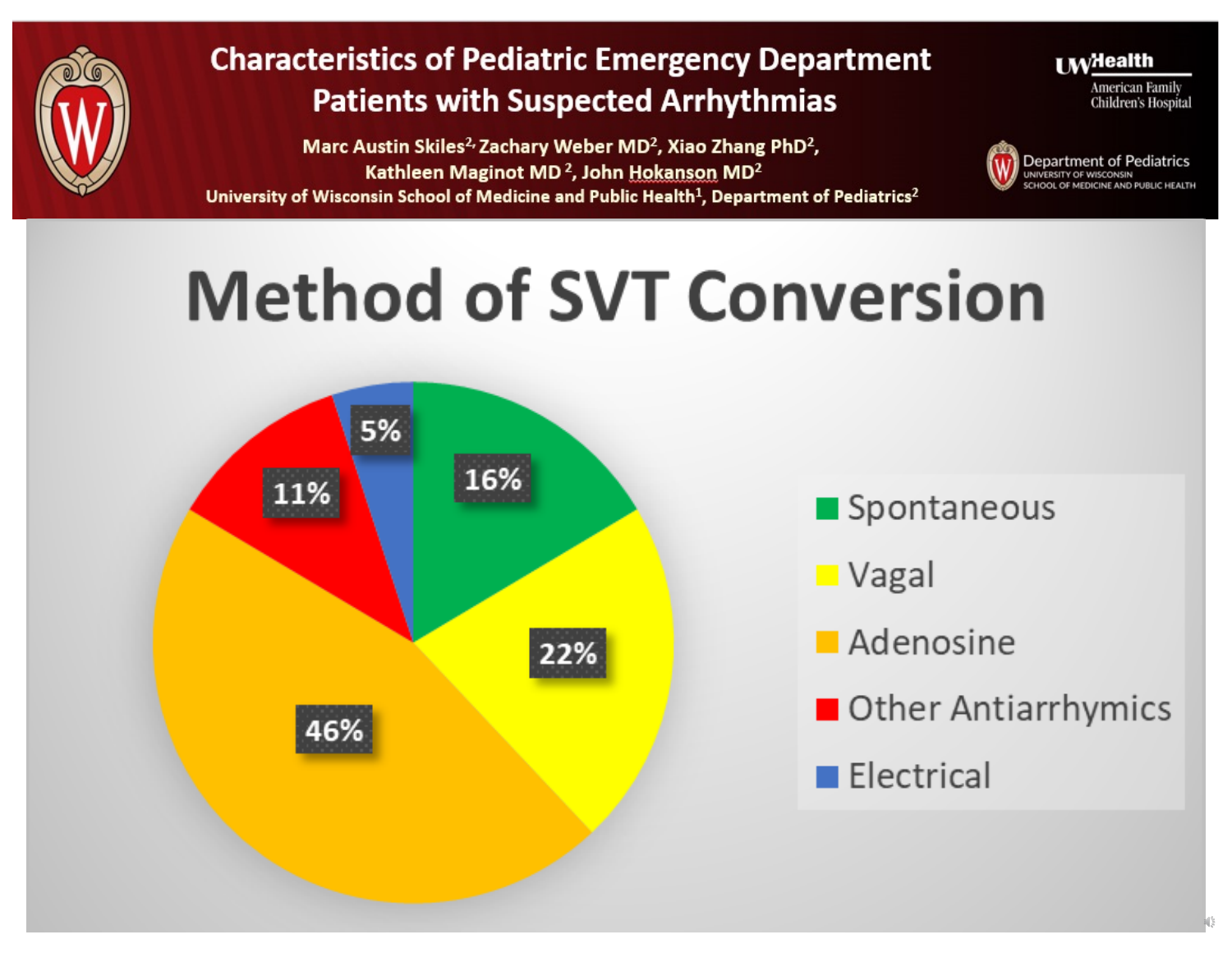

Marc Austin Skiles<sup>2,</sup> Zachary Weber MD<sup>2</sup>, Xiao Zhang PhD<sup>2</sup>, Kathleen Maginot MD<sup>2</sup>, John Hokanson MD<sup>2</sup> University of Wisconsin School of Medicine and Public Health<sup>1</sup>, Department of Pediatrics<sup>2</sup>



 $I$  M<sup>H</sup>ealth



| Emergency<br>Department ECG<br><b>Findings</b> | <b>Patients</b><br>N(%) | <b>Blood Tests</b><br>Performed | Abnormal<br><b>Blood Tests</b> | <b>Clinically</b><br>Relevant<br>Abnormal Blood<br><b>Tests</b> |
|------------------------------------------------|-------------------------|---------------------------------|--------------------------------|-----------------------------------------------------------------|
| <b>SVT</b>                                     | 73 (25.6)               | 51                              | 32                             | $2*$                                                            |
| Other<br>Arrhythmia                            | 66 (23.2)               | 49                              | 27                             | $\overline{O}$                                                  |
| No Arrhythmia 146 (51.2)                       |                         | 100                             | 30                             | O                                                               |
| <b>Total</b>                                   | 285                     | 200                             | 89                             | $2*$                                                            |

\*Iatrogenic hyperthyroidism, elevated white blood count suggesting infection